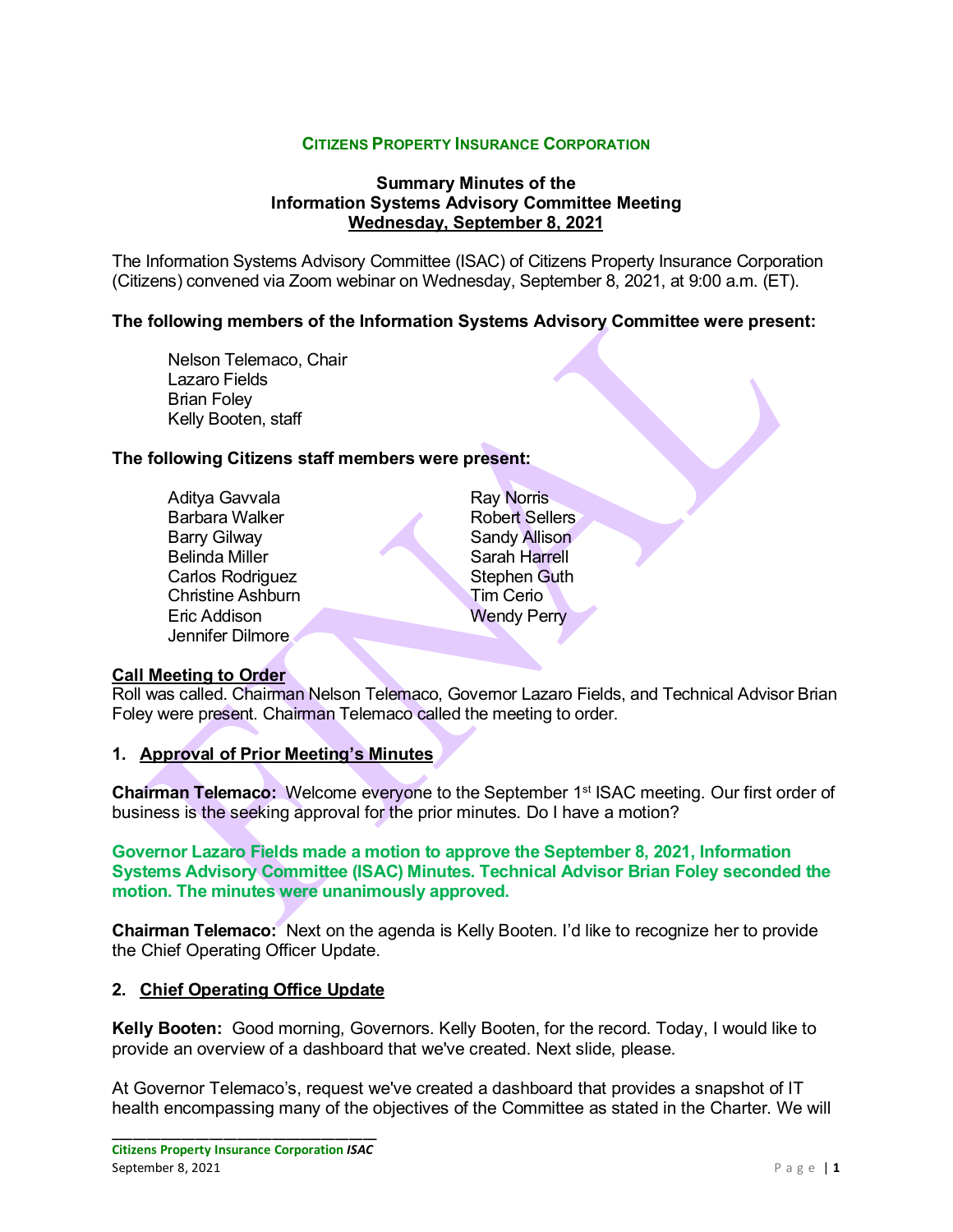continue to revise the dashboard to meet the expectations of the Committee and welcome your feedback.

In the upper left quadrant, we capture the IT Financial snapshot with a focus on this year's budget, projections, and actuals. Although projections are captured in the system on more of a quarterly basis, actuals are compared to budget on a monthly basis with budget variance commentary for each category. At this time, there are no budget concerns, and we are projected to be under budget for the year.

In the upper right corner, we capture, at a very high level, execution of strategy and progress according to the four phases across the top: Develop Strategy, Architecture and Planning, Procurement, and Delivery. The strategies tie back to the IT Strategic Plan, which Chris Jobczynski presented at the last meeting, and are color coded to this year's Key Strategic Themes. To the far right is an indicator regarding the health, on target or not, and all strategies are currently on target. Underneath most of the strategies are many projects with more detailed reporting, and many of these strategies and associated initiatives will be covered in future meetings via status updates or action items. Today, the Application Integration Platform Action Item is being presented by Aditya Gavvala and the Identity and Access Management by Sarah Harrell.

In the lower left quadrant is a snapshot of Resiliency from a Catastrophe Readiness perspective and an IT Disaster Recovery Readiness view. This quadrant will ebb and flow with the time of the year, as the cycle starts every year after storm season where we reset the plan and monitor it to conclusion. Today, Robert is presenting more detail regarding this section.

In the lower right quadrant is a snapshot of IT Risk. We have kept this at a very high level as the risks themselves are sensitive and predominantly pertain to IT Security and cybersecurityrelated topics. Sources of risks can be from independent audits, risk assessments, control attestations, penetration tests, employee reporting, and other means. All risks, risk mitigations, and risk acceptance is tracked and monitored. Today, Robert and Sarah will also provide additional information regarding this quadrant.

With that, I'll pause for any questions or feedback regarding the dashboard.

That concludes my report.

**Chairman Telemaco:** Kelly, I'm sorry, can you go back to the dashboard quickly, if you don't mind?

**Kelly Booten:** Yes, sir.

**Chairman Telemaco:** So, if I'm reading this correctly, the projections as of May are shy of the 2021 budget so we're in good shape there, and the IT Finance expenses through June is less than half of the projection, and the budget for that matter, is that correct?

**Kelly Booten:** That's correct.

**Chairman Telemaco:** Excellent. And then on the bottom right, the IT Security Risk Profile. The medium risk is going up, but the high risk is going down. As the medium risk goes up, do we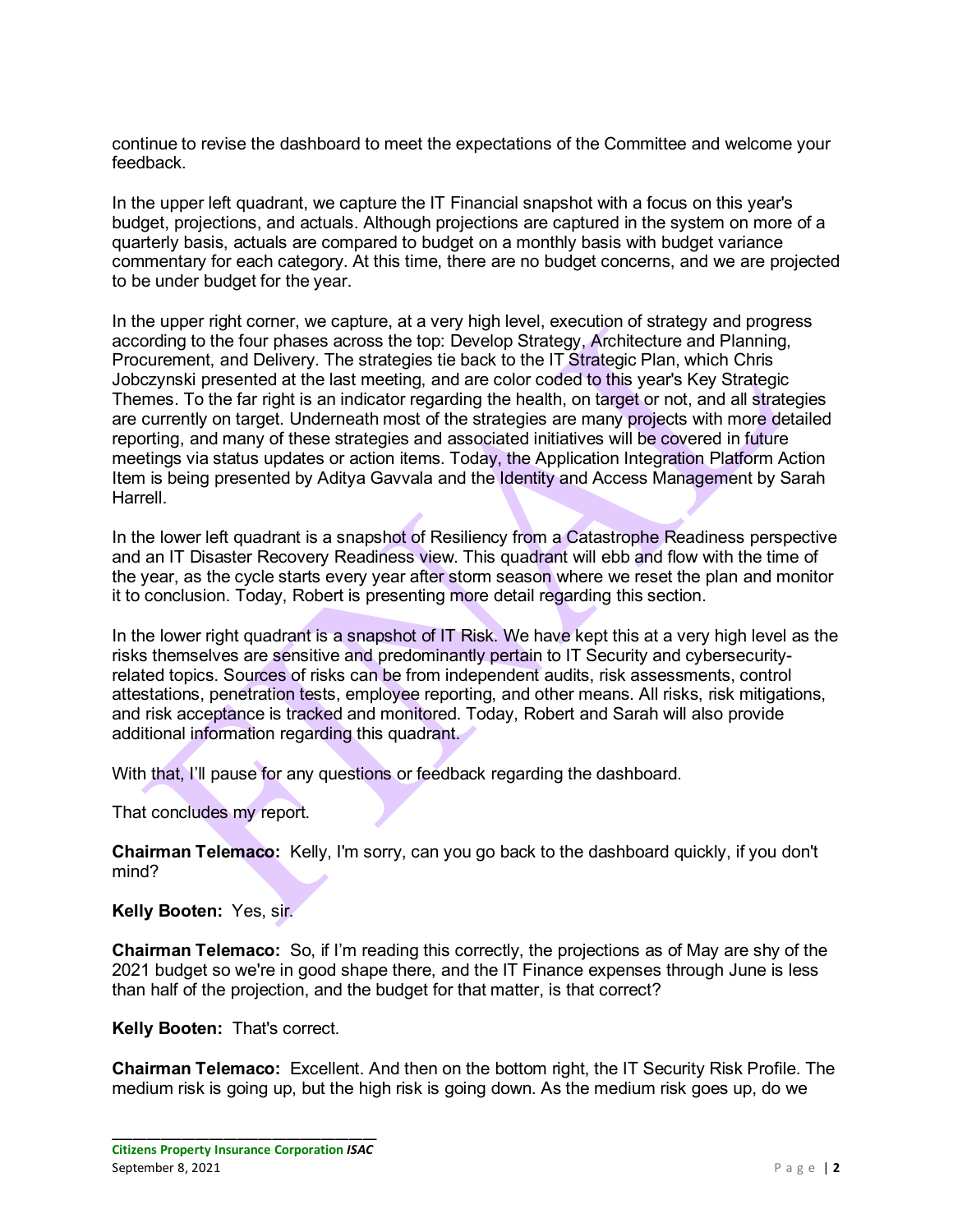worry about any of that going into the high or is it that the high-risk levels have dropped down into the medium bucket?

**Kelly Booten:** Great question. The high has changed, and we've mitigated the risk sufficiently so that the high was downrated, so to speak, to a medium, and that caused the medium to go up. So, it was a movement from the high category to the medium category. Notice to the left, there's a mitigation effort, and we've got that on target. There's mitigation under each one of these risks that we monitor and track. There's also oversight from our Office of Internal Audit in managing our risk and the Risk Steering Committee at Citizens.

**Chairman Telemaco:** Excellent. So, it looks like we're on target and below budget, which is awesome. Any questions from any of the members on that report? Okay, great. Thank you, Kelly, appreciate that.

We're going to move on to item number three on the agenda and I'm going to turn it over and recognize Robert Sellers for the IT Security, Risk and Resiliency Update.

## **3. IT Security, Risk & Resiliency Update**

**Robert Sellers:** Good morning, Governors and Advisors. My name is Robert Sellers, and I'm the Chief Technology Officer for Citizens. Within my organization, the Director of IT Security & Risk, Carlos Rodriguez, is responsible for the strategic and day-to-day activities related to IT Security, our Incident Response, and our IT Security and Risk compliance management. Sandra Allison, the manager of Enterprise Resiliency, is responsible for our numerous Enterprise and IT Resiliency operational areas. Both of these individuals are here with us today, as well. These active and dynamic areas are on our IT front lines to ensure our operational capabilities remain available to meet the needs of our policyholders and other stakeholders.

As always, I'd like to remind you that individual, detailed briefings on our specific Security and Risk activities and our Resiliency activities with any of the Technical Advisors and Board Members are always available at your request. We have also provided, at the back of this portion of the presentation, a terminology slide that provides definitions for common terms and acronyms utilized in this particular discipline area. Unfortunately, there are many of those in the IT area and we've done our best to itemize those and provide context. Slide one, please.

I'd like to start with the Control Frameworks that we utilize here. This is really at the core of our Security Control Framework. We have chosen the Critical Security Controls, down there at the bottom, that were developed by the Center for Internet Security (CIS). They define the Top 20 controls that have been shown to mitigate most of the common and impactful security attacks and they have become a guide for many organizations that defines the specific tools that we use in our program for the different functions.

Program Framework: The second level is a security program framework, the second ring in the graph. It's like an architectural blueprint, and we utilize the National Institute of Standards and Technology Cybersecurity Framework. Big words, lot of words, but it's formally known as NIST and the NIST CSF. This defines five high-level functions for IT Security and Risk: Identify the risk, Protect the risk, Detect attacks, Respond to such attacks, and then Recover. By following that five-function process, we hit a number of different controls to ensure that we have each of the actions in place. Those five functions decompose the complex world of security into simple categories that model the high-level lifecycle of all our security activities that can be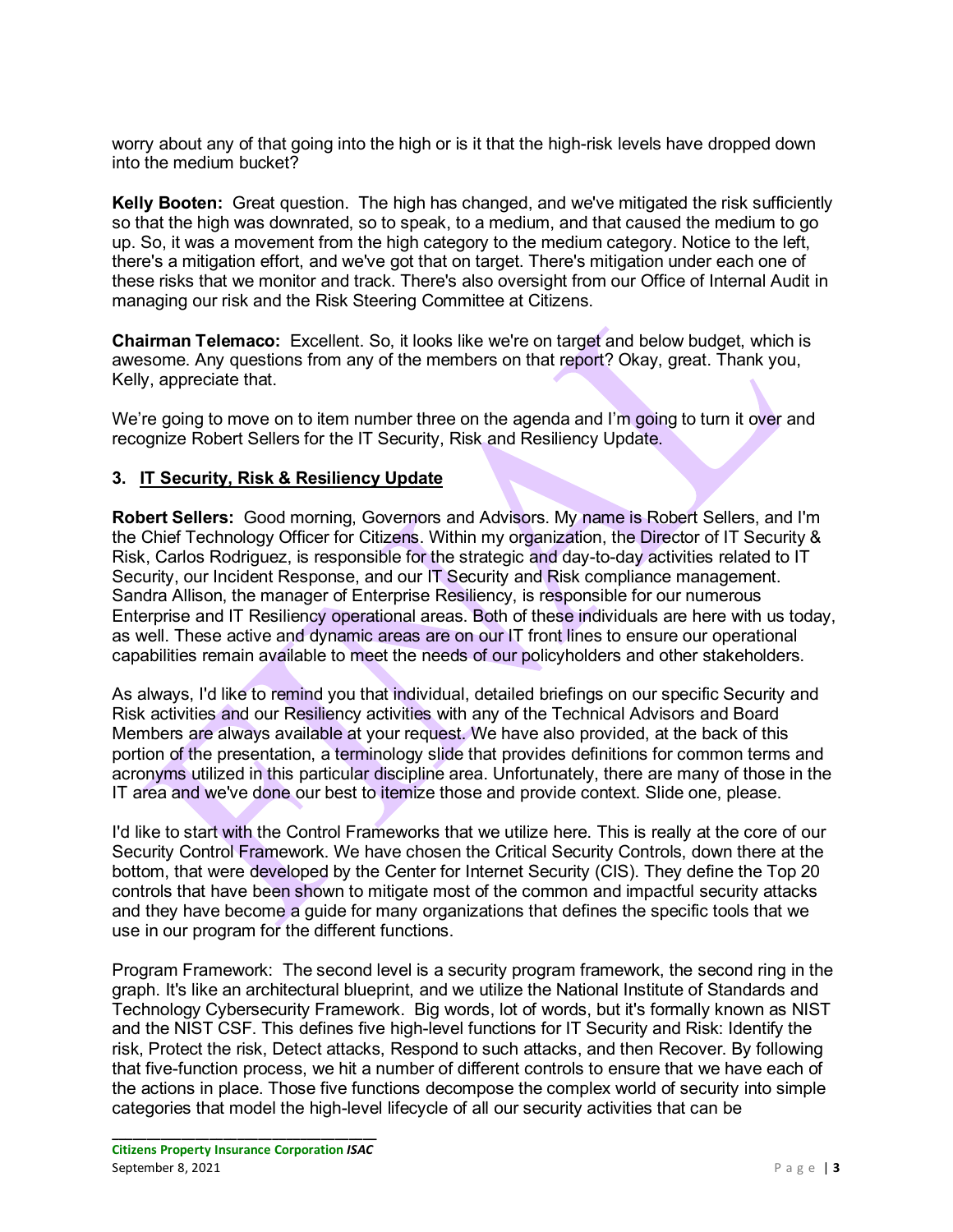communicated in a common business language. That's key because we're dealing with highly technical areas that we're really trying to communicate risk and the protection and the management of that risk out to a larger group of people. I'll talk a little bit more about that in a little bit. One reason that we chose this framework is it is widely adopted throughout most, if not all, the state agencies in Florida, and many other organizations around the world.

Risk Frameworks: Beyond the activities defined in the control or program frameworks, we also need a way to determine what capabilities we have to prioritize.

There are several frameworks that define approaches to risk assessment and management including NIST and ISO, COSO Enterprise Risk Management, among many others. That's one of the challenges. There are so many that we end up taking them and modifying them to be a good hybrid approach for Citizens. The IT Risk Management framework at Citizens, like the Enterprise Risk Management framework, starts with the Three Lines of Defense model that we'll see in action on the next slide; however, from a practical point of view, as I mentioned, we built a program that incorporates items from all of these that fits Citizens' needs. That's critical that we're focused on the needs that we have here. We have many external partners that help us with that.

Finally, we have an Enterprise Risk Management program based on the Three Lines of Defense and COSO, which also uses COBIT. All of these are control frameworks to guide the internal controls when it comes to IT, and those frameworks guide our priorities from an Enterprise Risk Management level.

So, again, in the Security and Risk space, it's not about choosing one framework. We've chosen a set of frameworks to mold an overall one for Citizens' requirements and to communicate with the Enterprise in a common business language while we continue to adapt our Security and Risk programs to, unfortunately, meet the constantly changing threat landscape. As y'all know in your own businesses, in your own personal lives, the threats are out there, they are continually evolving. Are there any questions on the Frameworks? Next slide.

Three Lines of Defense: As I mentioned, we utilize the Three Lines of Defense approach because of two reasons – one is that our Office of Internal Audit and Enterprise Risk also follows this model for managing risk across the enterprise, and second it helps us communicate that risk is a shared responsibility across the organization, and that everyone has a role in it. From the bottom up going left to right, we have the many ongoing operational activities that regularly take place. It highlights the roles and responsibilities of the operational teams, risk management, and the executives. Then at the very top and going down, you can see that our executive team sets the tone, our risk tolerances, and direction that we all put into practice through implementation of the frameworks, standards, and policies that govern our IT and our Security Program. In addition, we also have external stakeholders who, like our Office of Internal Audit, bring independent assurance to our program. Next slide please.

Strategic Objectives: When Carlos joined in 2017, early '18, we focused on building a strategic program for our security and risk. It's been very successful over the last three years, as I previously briefed the ISAC. This is a revised version for 2022-2024 for the upcoming period.

I'd like to cover, at a very high level, the strategic objectives for the IT Security and Risk Program. Consistent with the dynamic and broad nature of the area, we have objectives focused on people, processes, and technology. Since 2017, we've been focused, with our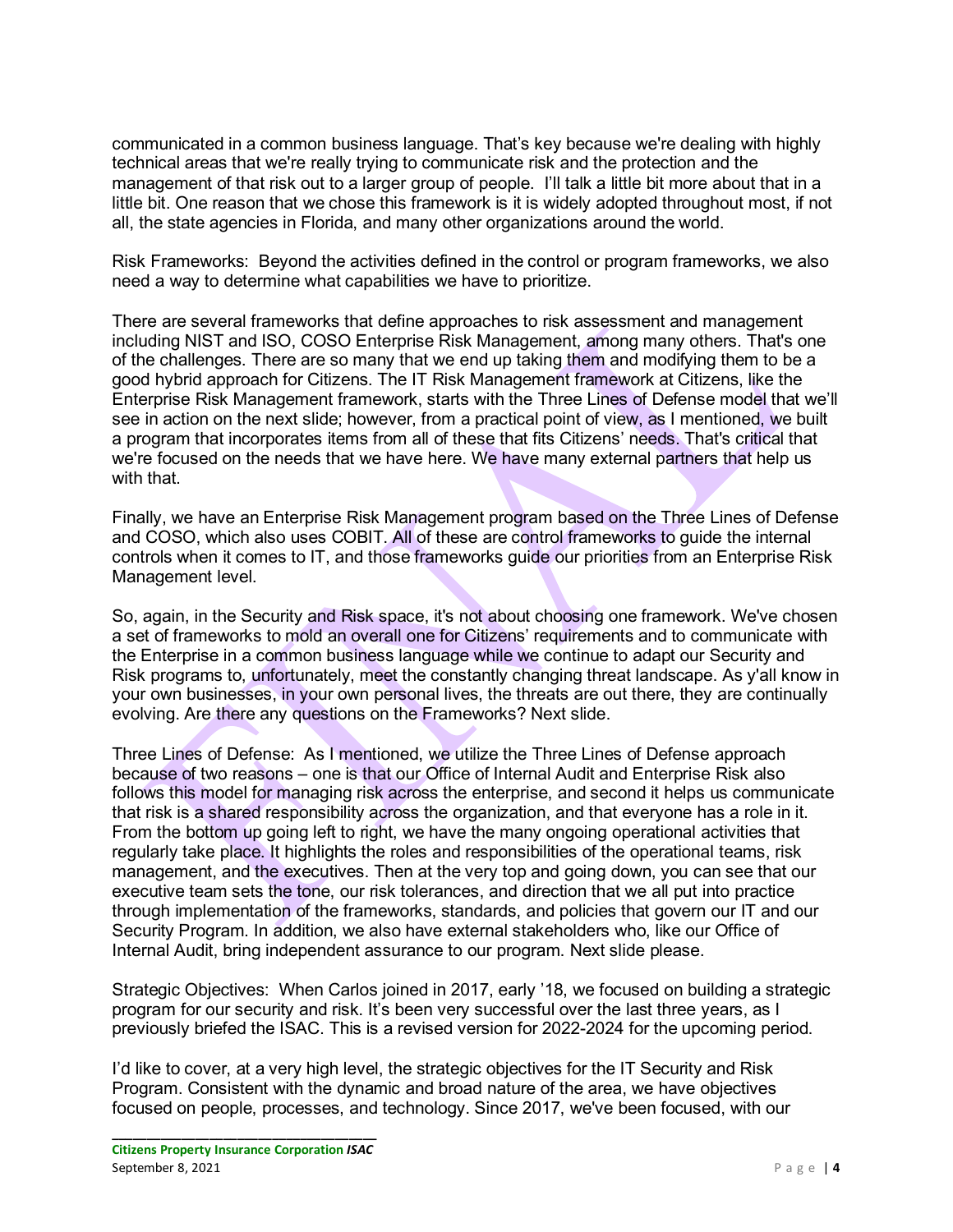partners across the organization, on improvements in our risk culture with our maturity and awareness improving every year. Controls and actions, such as lower levels of formal audit findings, increases in internal staff across the organization identifying risks and issues, and our timely treatment of such, are examples of this and some of what is demonstrated in the dashboard presented by Kelly earlier. With new risks seemingly appearing almost every day, each of these objectives, starting with an understanding of risk and how we manage it here at Citizens, is important.

You can see going down the right-hand side of the table that the descriptions next to each of these objectives and the dashboard's top technology strategies and theme alignment, that the level and type of projects and programs necessary to accomplish each of these objectives are numerous and large.

When we're taking action that affects potentially hundreds of technology systems across numerous data centers, a 1,000+ employee organization with 8,000 agents, a significant number of potential CAT and regular adjusters, and over 600,000 policyholders, this isn't a simple task. Identifying and targeting these objectives, our focus is clearly on managing the cybersecurity risks at the levels identified as appropriate for an organization of our size and with this level of responsibility.

As we go through this briefing formally next year and the year after, we will continue to focus primarily on this slide here and the actions and the steps that have been taken over the course of the past year, and the actions that are identified for the upcoming year, based on our budget, based on our risk management, and based on our priorities. Next slide please.

Ransomware: At the meeting last quarter, questions were asked about our posture on ransomware and some of our operational areas that could assist in guarding and responding to this threat, and for good reason. Ransomware's the fastest growing significant cybersecurity threat for many businesses and individuals today, and we wanted to give you a general idea of the controls that we're using to manage this risk at Citizens'.

On the left side of the table, you see a set of aggregated controls recommended by about 14 US Government Agencies, and how those recommended controls map to the objectives of our combined cybersecurity and resiliency programs. We have numerous audits and other verifications by outside parties and inside our organization to validate that these controls are in place and functional. We also, as part of our operational tempo, regularly review, formally test, and exercise the technology, our staff and management, and the third-party organizations that are involved in the five high-level functions I mentioned before.

Governors, to conclude this portion, please notice that I've left out any specifics on the technologies implemented in our environment. We have several rings of defense, some automated, some people focused, and I want to remind you that individual briefings are available to you upon request on this topic, or any other topic.

Are there any questions at this point on the Security and Risk area? If not, I'll move on to the Resiliency area.

**Brian Foley:** Yes, this is Brian. One of the fancy terms that's being thrown around these days, and I'm sure it's baked in your thinking here, is Zero Trust. You know we're migrating from an environment of "trust, but verify" by tracking credentials and logs, etc., to an environment where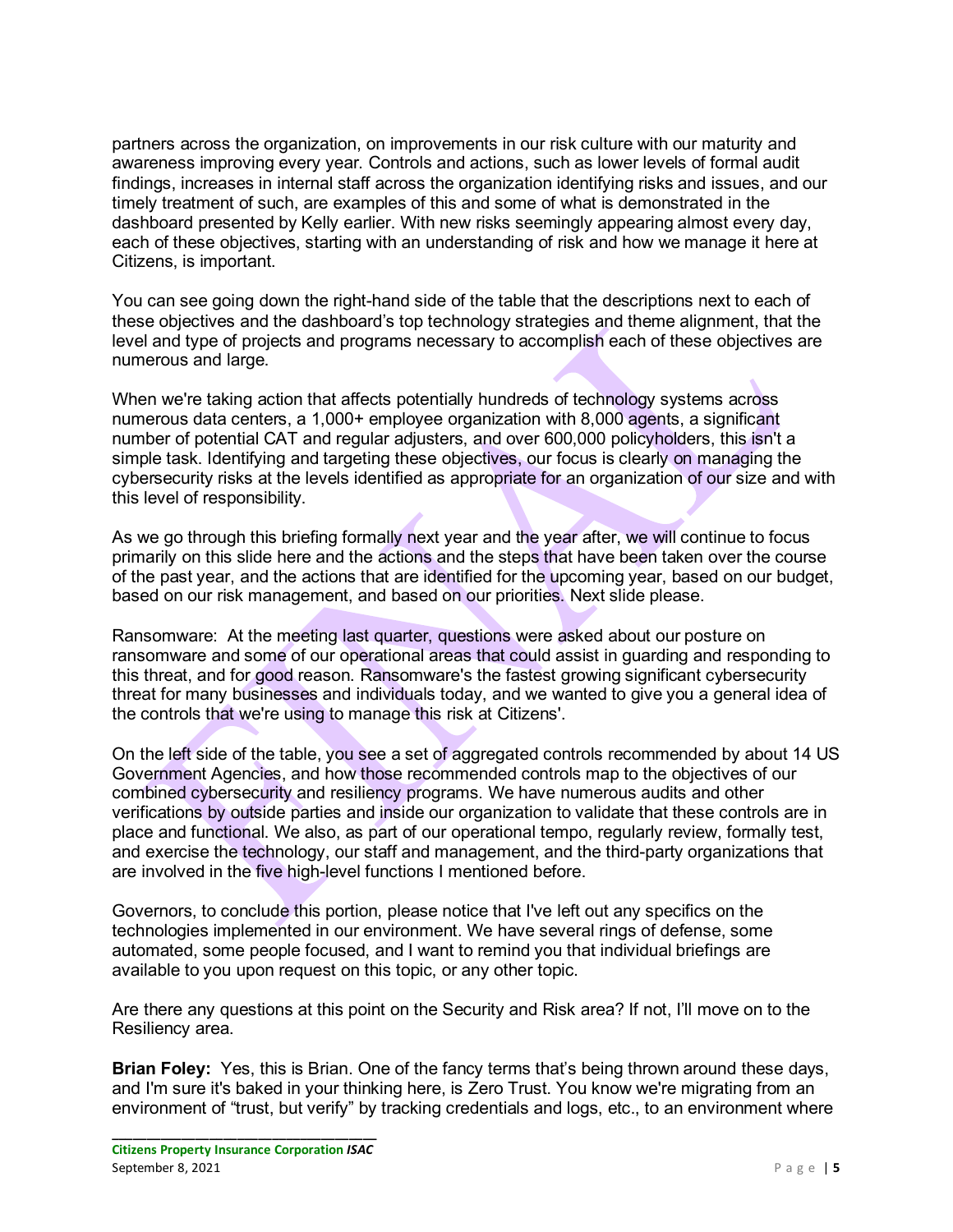we are hardening the perimeter, and hardening the inside access, as well, with this new industry notion called Zero Trust. So, I'm assuming you've thought about how that fits into this framework.

**Robert Sellers:** We have. I won't call it the hot topic because it has been around for a while, but it is gaining strength, gaining a priority for many organizations, including ours. As we're moving to the cloud, we're redeveloping certain capabilities in that area. But to your point, we looked at identity, identity being the new perimeter for organizations like ourselves, but it's much deeper than that. Ensuring somebody has the appropriate credentials to do what they need to do is only one small facet. The inside of the network, historically, has actually been a soft target for many organizations. We spend a lot of money and resources on protecting the perimeter, but who gets access to what on the inside by our employees? When should they have access, how should they have access, from what devices, where are they located geographically? All these things are part of the zero-trust model, and it is part of our consideration, Brian, as we move forward in maturing these areas.

## **Brian Foley:** Thanks.

**Robert Sellers:** With that I'd like to transition over to Enterprise Resiliency. Next slide.

When we look at Enterprise Resiliency, it's basically our ability to anticipate and respond to negative situations. An unexpected crisis, the pandemic of 2020 and the impacts to us, a major storm hitting Jacksonville or Tallahassee and having an impact on our business operations, would previously have been a significant event, but today we're looking at other types of events, as well. The unexpected crisis of them, what is unexpected? Is it policy growth, is it other areas that fall into the categories where we need resiliency for the organization? So, as we move through this and start thinking about our resiliency activities, we've got five different areas that we focus on within this this group.

First, we focus on methodologies around our crisis and emergency management, some of which is very applicable to this component.

We think about business continuity. How do our business units continue to operate when they don't have a system or a place to work from?

IT, from a standpoint of resiliency, what happens when we have a system go down? What would happen if we had a major policy system or a financial system that went unavailable for some period of time? How would the organization work but, more importantly, how would IT recover that system back to an operational state?

We also think about third party and contingency management in the area of resiliency. In many cases we're only as good as our partners, whether it's our BPO partners in the underwriting area or claims adjusting organizations that support us in a CAT event. Those organizations how do they manage their risk, and how do they recover from that? And how do we support them and how do we deal with it if they if they're not available?

And the final methodology that we follow and plan for is a CAT event itself, a major hurricane. How does IT respond to assist our claims partners and other organizational units that are responding to a claim event?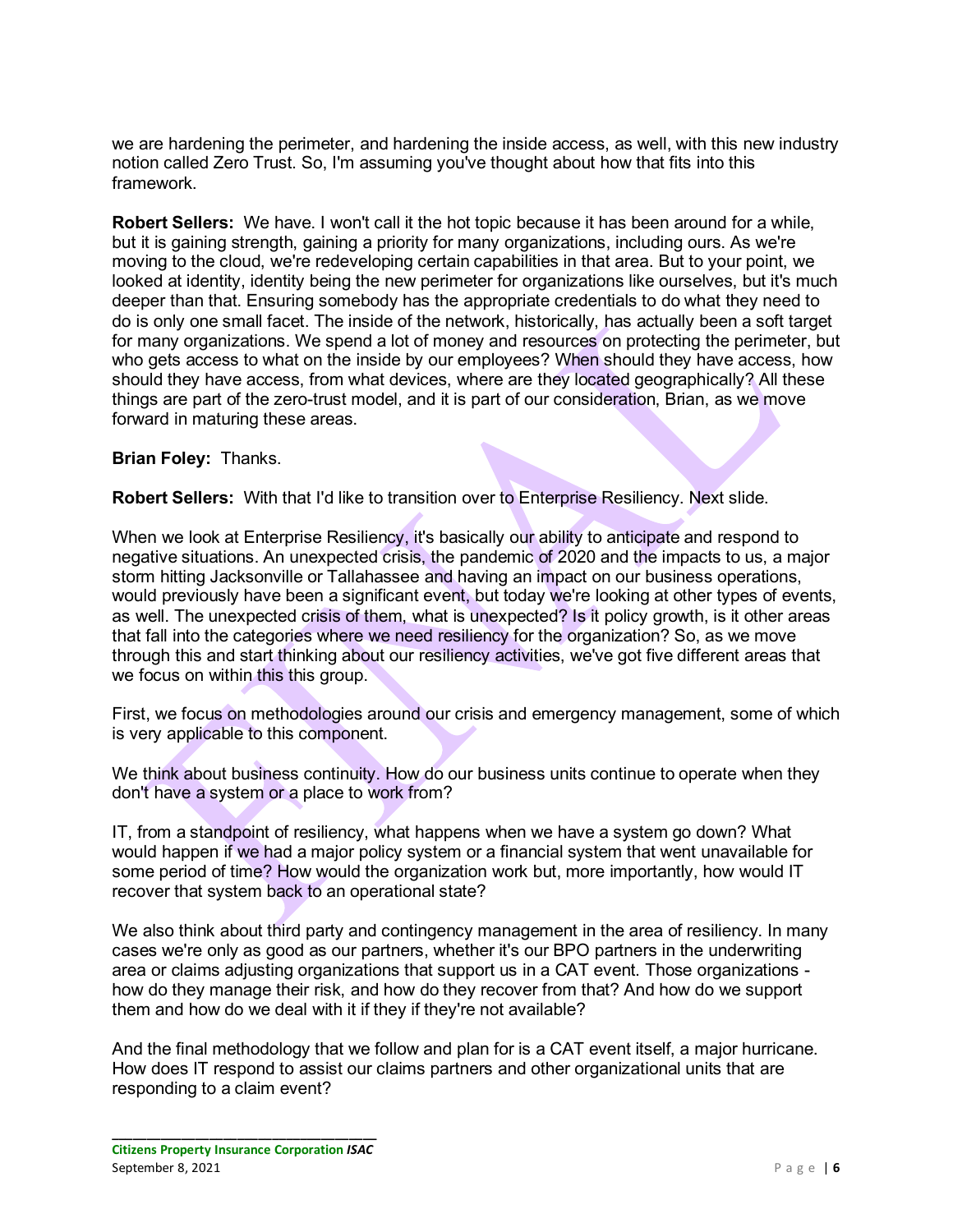The Business Impact Analysis is a key component to this. It helps us focus on what's important, how we're going to deal with it, and then document and address the plan. Next slide please.

Quick summary - every one of our systems has a recovery timeframe that's part of our BIA. You can see systems that have to be recovered in eight hours, systems and organizational units that may not need those systems for anywhere up to  $2-3$  days, all the way up to  $+2$  two weeks. These have been prioritized by the business for the recovery efforts that are necessary to continue the priority business for our policyholders and other stakeholders.

As we move to the cloud, obviously this is a dynamic area that is changing resiliency, recovery. Our capabilities in the cloud are significantly greater just by the fact that those capabilities exist there, for making some of these much less, in terms of time, to actually recover these systems, and will help to support these business units in their processing if we were to have an impact. Next slide please.

In 2021, we have a number of different governance processes. Most of this, if not all of it, is well documented. We have numerous stakeholders inside the organization, as well as outside, that look at our disaster recovery plans and business continuity. Whenever we go for reinsurance, they're definitely interested in how we're doing these programs. So, over time, these plans and documents have been built and distributed and shared within the organization and are now, in many cases, maintained by the organization itself, by the business units that have responsibilities for these. We do have an advisory committee that's made up of senior management inside the organization to assist in our prioritization and oversight, and we have a number of different programs that are running as part of our ongoing resiliency activities that are taking place this year. Next slide.

When we look at the continuity plans, you can see that we're right in the middle of the update activity that's going on in August and September crossing most of the different business units. Claims gets ahead of the curve to CAT season by redoing their stuff in February, otherwise we go through, and just validate with the different business units here in the August-September timeframe. Next slide please.

Claims Strike Zone: Just as a point of information, each year we do some testing. This year we utilized our third party, Agility Recovery Solutions, and actually executed. They brought the vehicles on site, we validated with our Claims organization the ability to set up a Mobile Recovery Center, and also operated with several of our business units, including our Mail Center, in this particular facility. That's been a very good partnership and provides us with this mobility capability, as well as physical structures in Jacksonville, Tallahassee, and other areas of the State. Next slide please.

Business Continuity: Our Business Continuity exercises are ongoing. These are desk exercises in many cases, working with the different units to take the programs that they have in place, review them, and in some cases that becomes the refresh cycle for that unit. In other cases, they go through the refresh and then we test it after they've completed that cycle. You can see the July through October timeframe is the hot period for this.

In 2021, we are running a Business Continuity activity that is focused around a cybersecurity incident. We intend to make that a real-world type of activity, an exercise that will build upon ransomware and other security threats that we have at this point and that we've identified. Next slide please.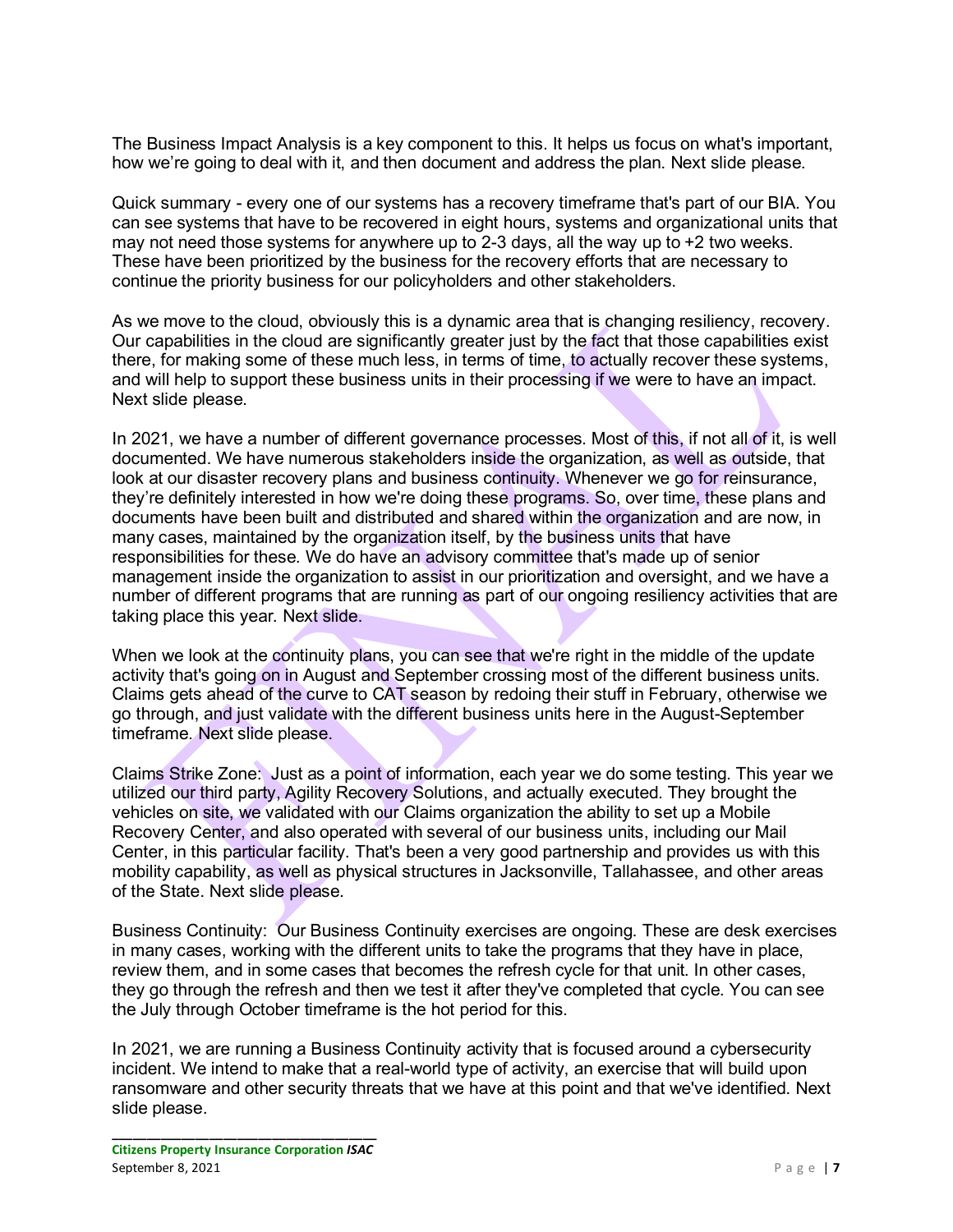IT Resiliency and Disaster Recovery: As I mentioned, one of our methodologies is focused on backup and recovery point objectives. The immutability of the data itself, which we're focused on, basically backing it up in such a way that it cannot be changed by ransomware or by other threats and actions that might take place. That's a key component to the ransomware threat model and response model.

The failover test in 2020 was performed against the primary insurance suite. In 2021, we focused on, not only the CIS suite, but a number of others. This was a failover from our Jacksonville Data Center to our Winter Haven Data Center. We'll continue with other tests throughout the year with telephony being the next major one. We have other quick statuses, down here at the bottom, of different systems and their readiness for recovery. Next slide.

Enterprise CAT Assurance: This is the area where we respond and assist the Claims organization in our responsibilities to manage a hurricane and our adjusting and other claims support activities. We finished our CAT assurance process in June with over 130 checklist items across the entire organization. We have a readiness for storm. We've had a couple here in the last couple months and, hopefully, that will be it, but we are ready if we're called to perform in that type of environment.

From an Enterprise Resiliency standpoint, we continue to focus on the availability and continuity of our operations and the technology to support that primary focus. Any other crisis identification, any risks that we identify in the organization that might need that type of treatment, we go through and build an appropriate plan, evaluate, and plan.

Chairman, that concludes my remarks today and the formal briefs on the Information Security & Risk, and Resiliency areas as required by the Charter.

**Chairman Telemaco:** Thank you, Robert, for the report, that was excellent. I'll open it to the members for any questions?

I've got a question if you go back to slide 10. That Citizens Business Impact Analysis process - I'm curious when it was conducted.

**Robert Sellers:** The last business impact analysis was performed in late 2019. Current for 2021 is underway at this time. We tend to do those every two to three years. The most important thing around the business impact is that when a business unit changes their processes, that they go through and update their continuity plan at that time. We have Continuity Champions scattered throughout the organization that are trained to focus on that.

**Chairman Telemaco:** Excellent. So, this will be refreshed in 2021…

#### **Robert Sellers:** Right.

**Chairman Telemaco:** It's constantly refreshed, but in 2021 there will be a concerted effort – okay, excellent.

And then on slide 12 where you have the maintenance schedule. There were some items that were highlighted in yellow as pending. I just wanted to make sure that there is no reason why those wouldn't be in process, especially those in September, now that we're already in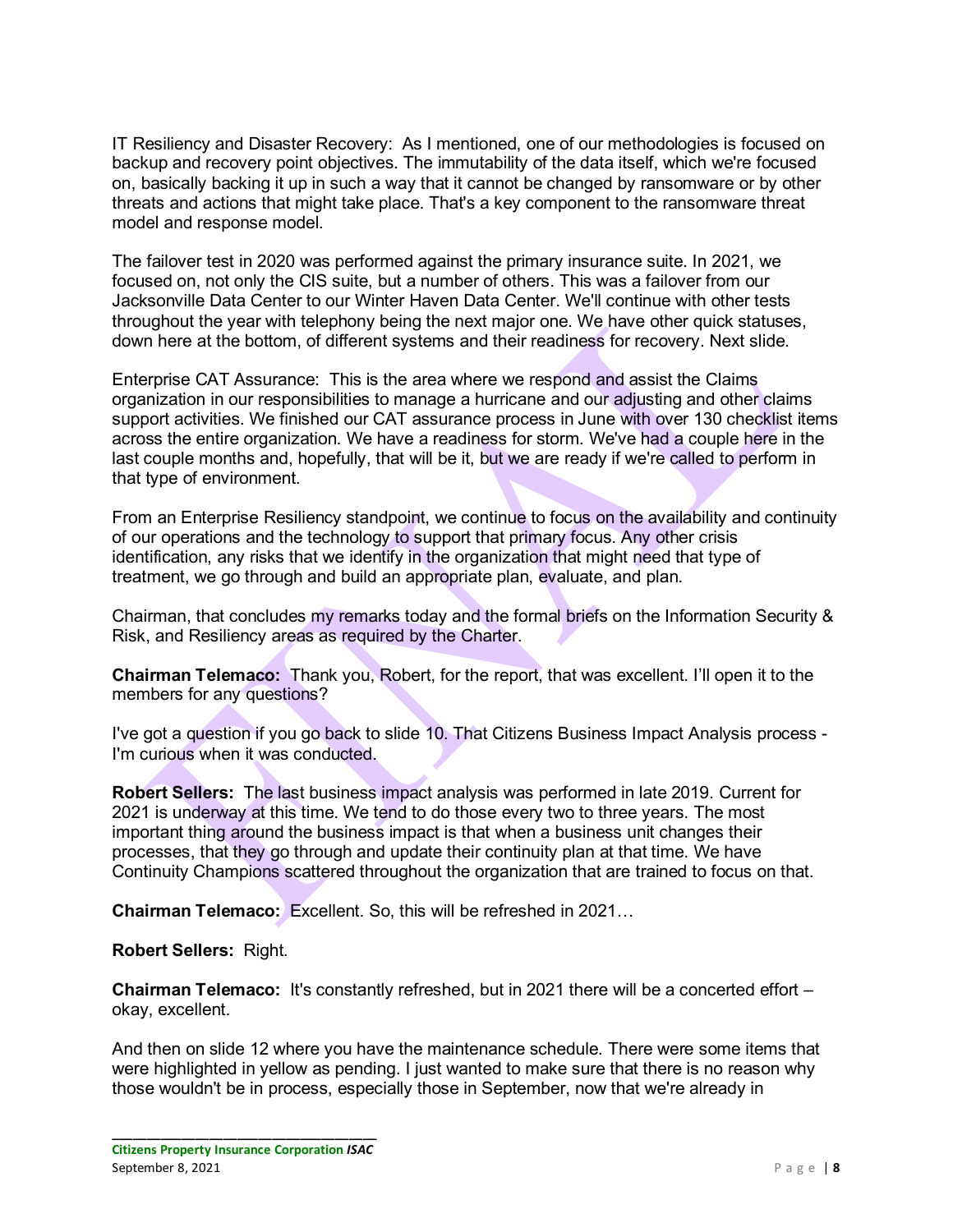September. It's just that those dates haven't come, yet? There's no obstacle for that to end up being in process pretty soon, right?

**Robert Sellers:** That's correct. There are actions that are taking place on both of those at this time.

**Chairman Telemaco:** Okay, and then there's one on the following page that shows the Treasury & Investment as scheduled on September 1. Has that already started, is that in progress now?

**Robert Sellers:** Chairman Telemaco, I will have to get back with you on that. I'm not certain but based on the timeline, it is due this month. I'll get you some program information on that one.

**Chairman Telemaco:** Okay, great.

**Robert Sellers:** I just received it, as a matter of fact. It is done, it has been completed.

**Chairman Telemaco:** Even better, awesome. Thank you. I appreciate that excellent report.

Seeing no further questions, I'd like to move on to the next item. I'd like to recognize Sarah Harrell for the Identity and Access Management Update.

## **4. Identity & Access Management Update**

**Sarah Harrell:** Good morning, Chairman and Committee members. For the record, I'm Sarah Harrell, Director of Enterprise Programs, and I'm here today to provide you an update on the Identity and Access Management Program, the IAM Program. My update will include a background overview and then a quick update on the active solicitation that will come back to this committee in Q4 for a recommended contract award. Next slide please.

To start with the background, what is Identity and Access Management? What is IAM? Gartner's definition is at the top of the slide in the blue outlined box. It's providing the right people the right access at the right time, plus being able to predict their access needs, and detect and respond to any inappropriate access that is detected. This goes to the heart of the earlier question of the Zero Trust. This program is about maturing the zero-trust mindset.

A little over a year and a half ago we engaged Gartner to do three things for us: to validate our internally developed Identity and Access Management Strategy, to do a Gap Analysis of our current state to the future state that is defined in the strategy, and then provide an implementation roadmap that would enable us to get to the future state.

There were five initiatives identified in that implementation roadmap and we'll see that in a couple of slides here. We began implementation in Q1 of 2020, and we're using a very standard implementation approach, multiple initiatives over a multi-year period.

Kelly Booten is the Program Sponsor; Robert Sellers is the Program Owner. He has, in fact, been the champion of this program from the outset. We have been providing intermittent updates to this committee, as well as to the Board since the implementation started. Next slide please.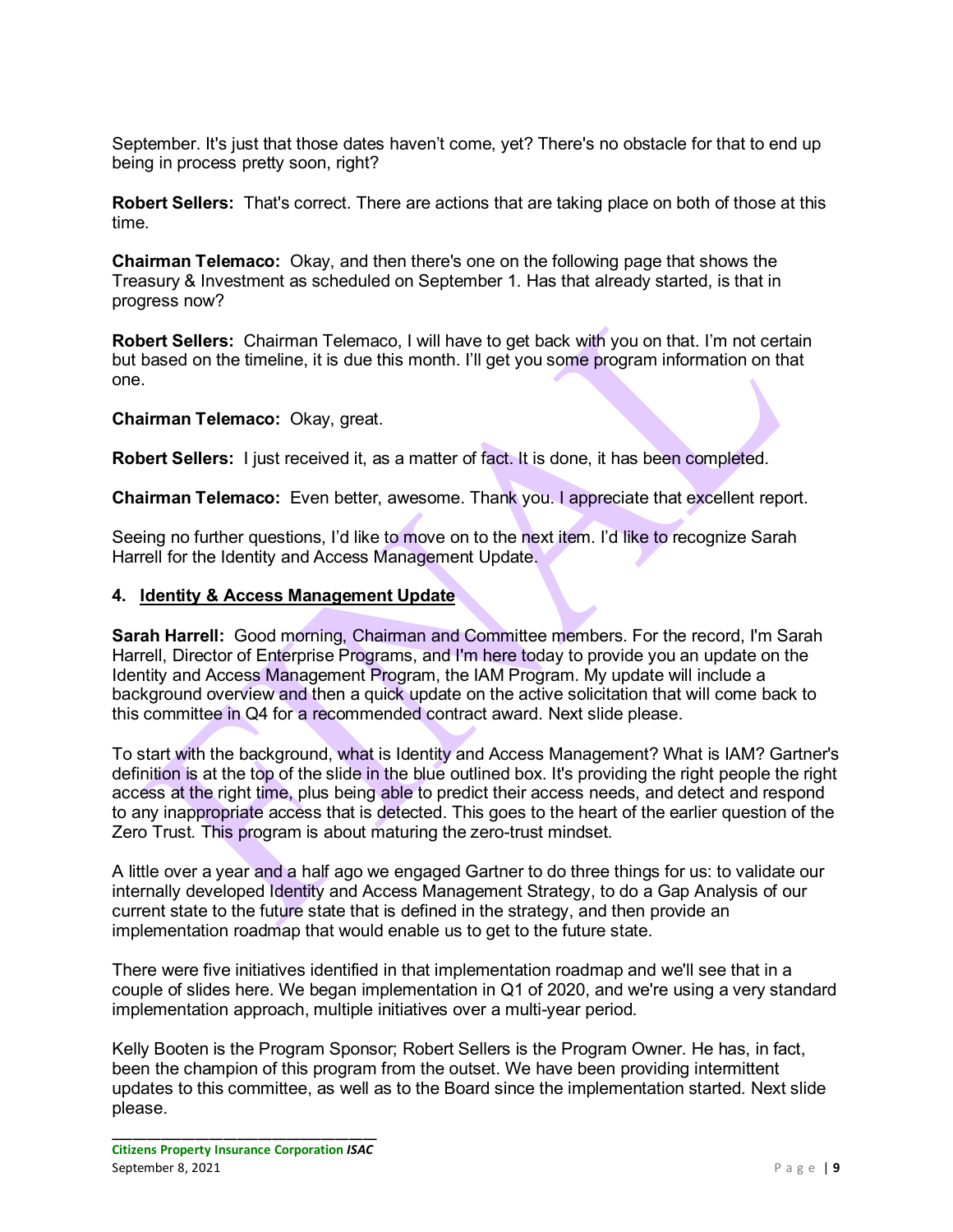A little more background is the "why" of the program, *why* are we doing Identity and Access Management? So, these are the business drivers, the business objectives, if you will. I'm not going to read the business objectives listed there, but the primary one, the first one listed and circled in red, is to reduce our cybersecurity risk. We need to mitigate the potential for a data breach or unauthorized access into our network as much as possible. We're never going to eliminate that risk totally, but the primary objective is to mitigate that risk as much as possible.

The next slide is the Implementation Roadmap with the five initiatives that I referenced earlier. Like I said, the implementation started in Q1 of 2020. The five initiatives are numbered essentially left to right there on the slide.

Two initiatives, Multifactor Authentication and Privileged Access Management, are operational with the gray "Operational" there.

The other two initiatives, three and four in the middle of the slide, are currently active, and that is the Identity Governance and Administration tool set and the Access Management tool set. Those two tool sets are active as a single solicitation, and I'll give an update on that on the next slide.

The fifth initiative in the yellow there is not yet active.

I know this is a lot of information, but I did provide a cheat sheet with a description of what these five initiatives are and what the intended business value from them are, and that's in the reference section of your materials.

My next and final slide is an update on the active solicitation that I referenced earlier. The Identity Governance and Administration tool set and the Access Management tool set is an active solicitation to procure those tool sets. The team is a little more than halfway through the evaluation phase. The cone of silence is in effect because we are in the evaluation phase, and there are 15 vendor responses in play. This solicitation is on track, as I referenced earlier, to come back to this committee in Q4 with a recommended contract award and then, of course, go to the December Board of Governors for approval.

There is a transparency note there at the bottom of the slide to let you know that the original ITN for the procurement of these two tool sets was cancelled and reissued as the current ITN. The cancellation and reissuance were to remove some unnecessary restrictive criteria in order to broaden competition. The reissuance was vetted and approved by Purchasing, Legal, and the Program Sponsors.

That concludes my updates. I'll be happy to take any questions.

**Chairman Telemaco:** Thank you, Sarah. Appreciate that report. Any questions from the Members?

Okay, seeing none, I would like to move on to the next item on the agenda and recognize Aditya Gavvala for the Enterprise Integration Platform as a Service Action Item.

## **5. Action Items**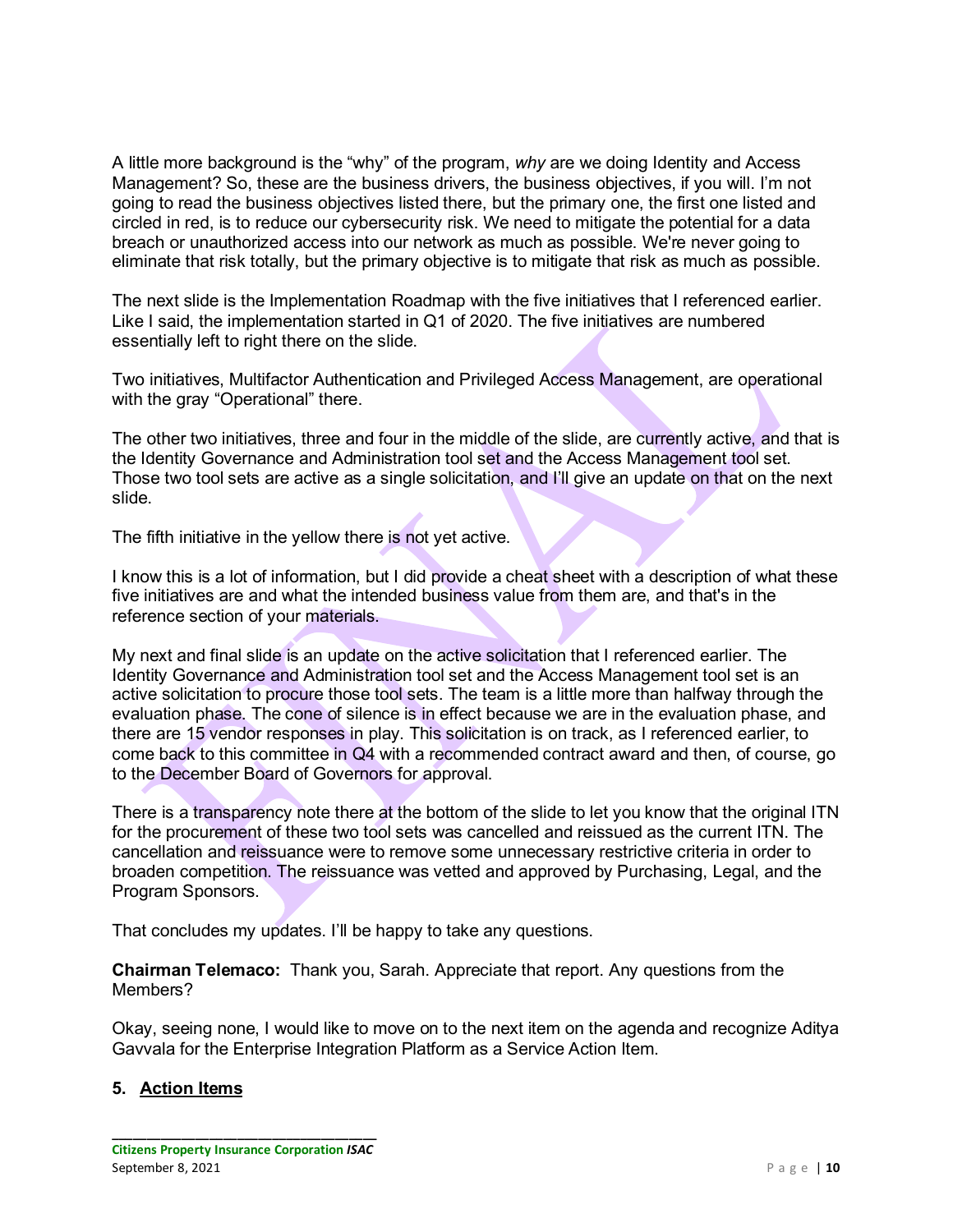# **a. Enterprise Integration Platform as a Service (EIPaaS) Action Item**

**Aditya Gavvala:** Good morning, Committee. This is Aditya Gavvala, Vice President - IT Services and Delivery. I would like to present the Enterprise Integration Platform as a Service Action Item to the Committee today. We are on tab 5A. There are two documents - an Executive Summary and the Action Item.

Let me start with the definition of what an Integration Platform, aka Integration Middleware, actually is. It is a piece of software that connects two disparate systems, moves data between systems while transforming the information on the fly.

The key benefits of an integration platform are data exchange, data mapping and transformation, governance, simplicity, and also the out of the box connections to modern technology platforms.

Citizens currently uses Oracle Fusion Middleware as an on-premises integration solution. There are over 350 integrations and over 200 file transfers built on top of this platform. The license model for this software is tied to the number of CPU cores. It also requires dedicated hardware. The dependency on physical infrastructure, lack of cloud compatibility, ever increasing license costs, and functional deficiencies make the product untenable for Citizens.

An enterprise class integration platform running in the cloud as a service would provide the key benefits of business agility, scalability, reduced cost, quick time to market, and rapid response to delivery.

An ITN was issued in January 2021 for soliciting an Enterprise Integration Platform as a Service. Twenty vendors responded to the ITN with five unique products. On August 18, 2021, a public award was made to select Oracle as the product, and AST as the implementation partner.

The Oracle product was not only highly capable and able to meet all of Citizens anticipated needs, it was the most economical choice offered to Citizens from the vendors that passed through to negotiations under the ITN.

AST, which is an implementation partner, is a world class systems integrator based in USA. They are an Oracle Cloud Premier Partner and authorized Oracle reseller. During the solicitation, the AST team demonstrated the most robust expertise in the Oracle Integration Cloud product. AST has several marquee customers using this particular product in both public and commercial sectors, including the City of Jacksonville, Florida and Orlando Airport Authority. AST is staffing the contract with a technical team that's highly qualified and experienced in migrating customers from the on-premises version of the product to the cloud version.

The Oracle product is expected to reduce costs, such as licenses, hardware, and utility software, approximately \$2.6 million over the first five years. If Citizens renews this contract, the cost savings are expected to be even more significant in years 6-10. A detailed breakdown of the cost savings is shown on the next page.

In this table, the detail of the cost savings is broken down so, as you can clearly see, there is a five-year net cost reduction of \$2.6 million. Typically, cost increases when migrating from onprem versions of software to the cloud version, but this is a very unique case where we are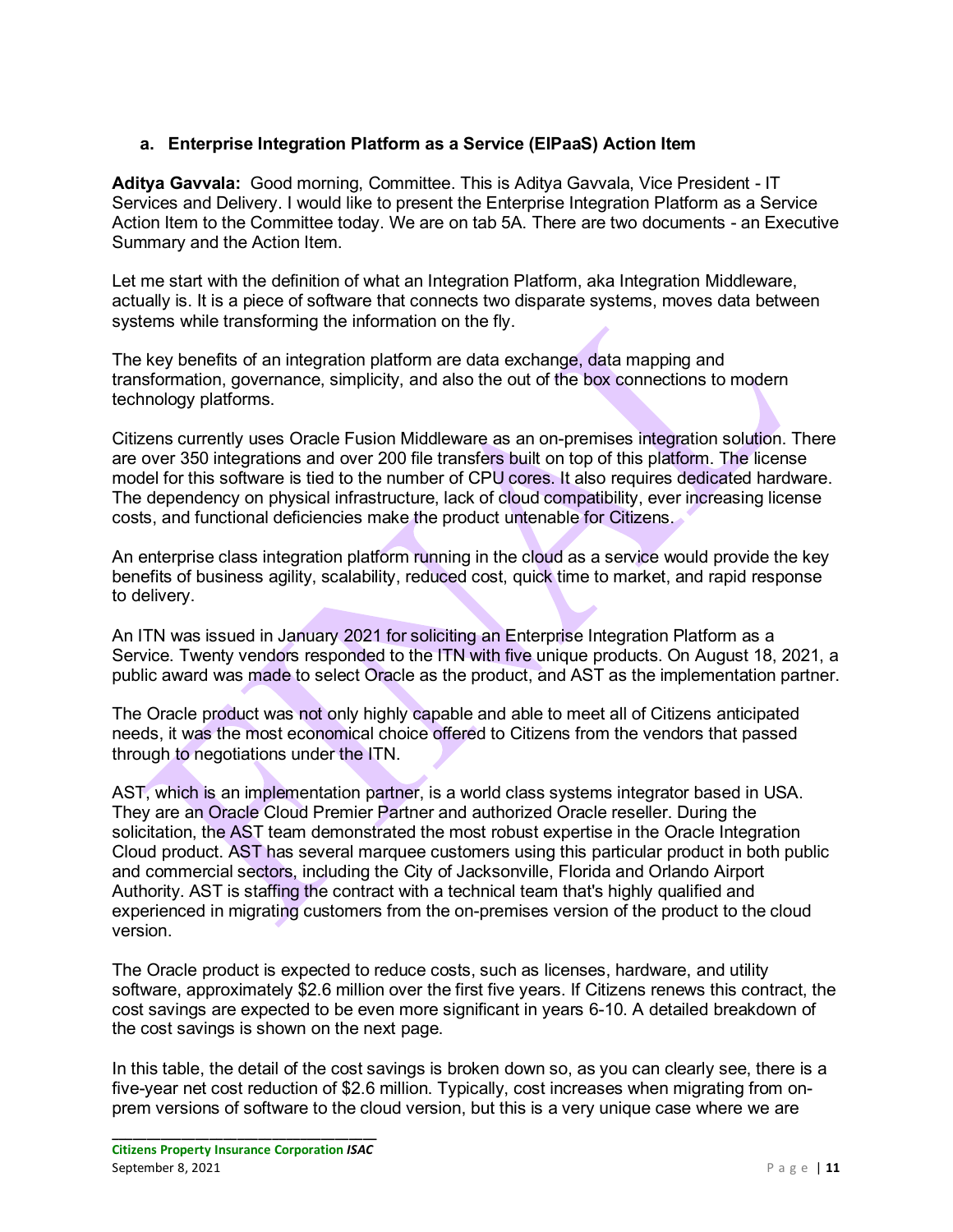seeing a significant cost savings. That is due to the on-premises version of the products requiring dedicated hardware, and the license model is tied to hardware CPU cores. It also requires other third-party software products, so those are fundamental reasons why the cost of hosting it on-prem is higher than going to the cloud.

I'll pause for any questions at this time.

**Governor Fields:** Chairman Telemaco, this is Lazaro Fields. Can I ask a question?

**Chairman Telemaco:** Yes, please go ahead, Governor Fields.

**Governor Fields:** Aditya, thank you. I just have a quick question. I don't want to skip ahead too much, but in the next action item, there are approximately \$9 million for software budgeted and \$4.9 million for infrastructure as part of the Omnibus package. I assume, because the action item you're discussing now is separate, that the \$3.9 million that you're seeking approval for now is not included as part of the later action item that's coming after, is that right?

**Aditya Gavvala:** Absolutely correct. The Omnibus only includes any contract renewals, extensions, anything that didn't have a separate action item. This being a separate action item it is not included in the next action item - that is an accurate statement.

**Governor Fields:** Okay, thank you.

**Chairman Telemaco:** Great question. Any other questions? Okay.

**Aditya Gavvala:** If there are no other questions, may I go for the recommendation?

**Chairman Telemaco:** Yes, please go for the recommendation.

**Aditya Gavvala:** Staff proposes that the Information Systems Advisory Committee review and, if approved, recommend the Board of Governors:

- a) Approve the contracts with Oracle America, Inc. and Applied Software Technology LLC for a base term of five years with optional renewal terms of an additional five years subject to future board approval, with an initial five-year contract amount not to exceed \$3,996,287, as set forth in this Action Item; and
- b) Authorize staff to take any appropriate or necessary action consistent with this Action Item.

**Technical Advisor Brian Foley made a motion to approve the Enterprise Integration Platform as a Service Action Item and Governor Fields seconded the motion. Roll was called. The Action Item was unanimously approved.**

**Chairman Telemaco:** Thank you, Aditya. We've got another Action Item to present. I'd like to recognize Kelly Booten for the Technology Infrastructure, Software, and Professional and Staff Augmentation Services Action Item.

**b. Technology Infrastructure, Software, and Professional and Staff Augmentation Services – Part I**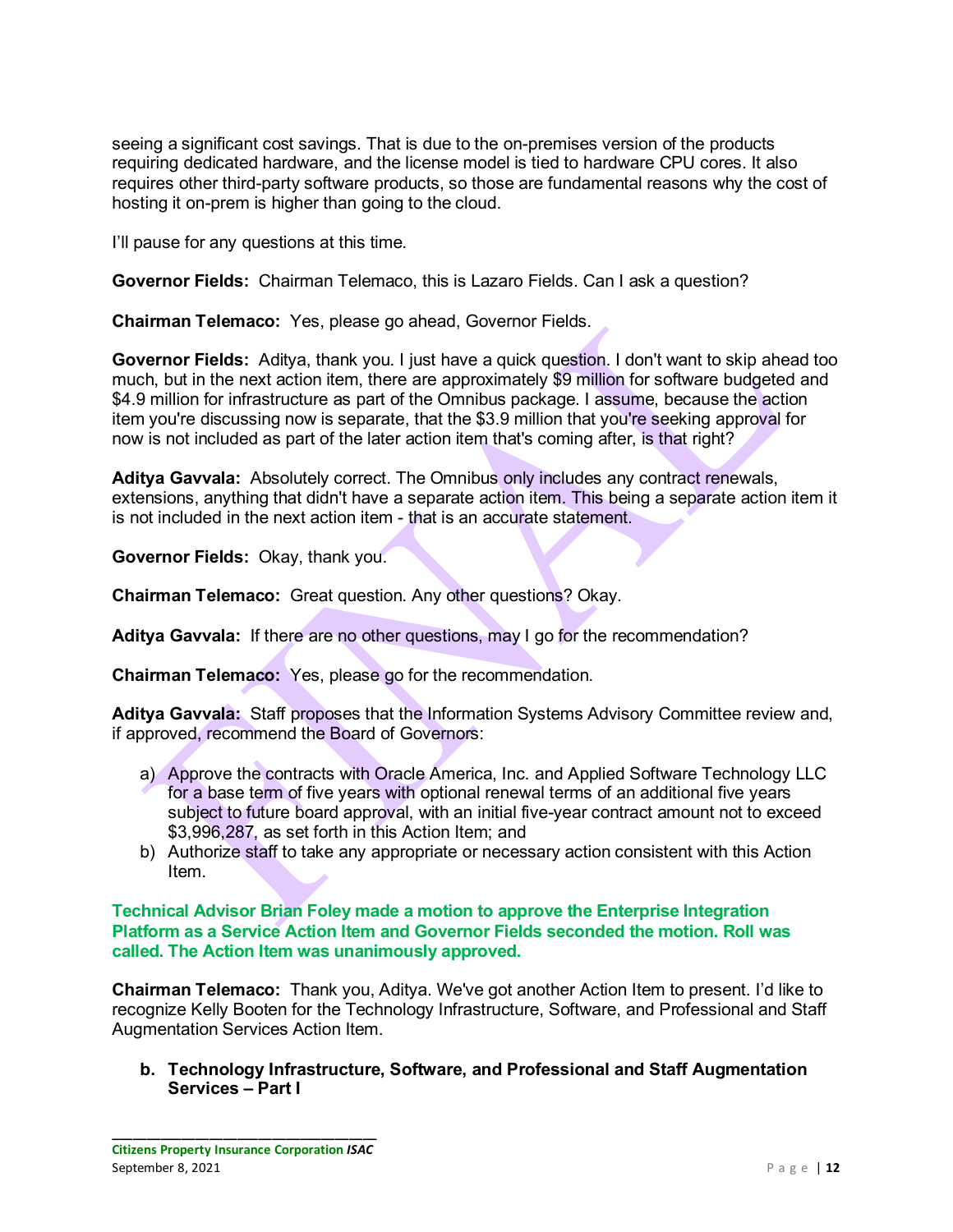**Kelly Booten:** The Technology Infrastructure, Software, and Professional and Staff Augmentation Services - Part 1 Action Item is requesting contracting approval for a broad array of technology goods and services under the spend categories of Infrastructure, Software, and Professional and Staff Augmentation Services. This contracting approval is requested for purchases through the list of contracts specified in the Action Item, which includes certain existing Citizens-procured contracts, as well as certain State Term Contracts and Alternative Contract Sources approved by the State of Florida Department of Management Services. At the time of expenditure, Citizens staff will select the approved contract that provides the best value and meets the business needs of Citizens.

While this approach has been in place for quite some time, last year we started taking a twopart approach in an effort to provide further lead-time, transparency, and opportunity for review and questions by the Board. This current action item, Part I, is primarily focused on anticipated purchases in January through April of 2022<sup>1</sup>. A lot of the expenditures in the IT budget are front loaded towards the front part of the calendar year.

A second action item, Part II, will be primarily focused on anticipated purchases in May through December of 2022, and will be presented at the December ISAC and Board of Governors, and will correspond with the budget, as do these contracts.

The Action Item requests contracting approval in the amount of \$17,232,557. The estimated contract spend is \$4,955,926 for Infrastructure, \$9,132,134 for Software, and \$3,144,497 for Professional and Staff Augmentation Services.

The table on page two of the Executive Summary shows the breakdown from last year by each of these same three categories. Also on page two is a description explaining the approach and controls in place for proper oversight and accountability.

The action item further describes each contract, and details of each category and contract usage by category and contract.

The most notable change from '21 to '22 is the software category. The primary differences are due to multi-year contracts. There are two three-year contracts in last year's approval which total about \$2 million that are not included in this year's; however, this year has three major three-year contracts up for renewal totaling \$5,759,000, most notably the Microsoft License Agreement of \$4.8 million. There is also an uplift of 4%, and there is a line-item detail that I can make available to any Board Committee member that desires it.

Part II will be presented at the December ISAC and is anticipated to be roughly \$7.4 million. This is a very rough estimate. We've just started the budgeting process. We haven't made our final project selections that would be included in the budget that goes to the board, but we felt like this estimate needed to be provided for comparison purposes.

At this point, I will pause for questions before I read the recommendation.

**Governor Fields:** Chairman Telemaco, this is Laz. Can I ask a question?

**Chairman Telemaco:** Yes, please, go-ahead Governor Fields.

<span id="page-12-0"></span><sup>&</sup>lt;sup>1</sup> Verbatim correction: Stated as 2020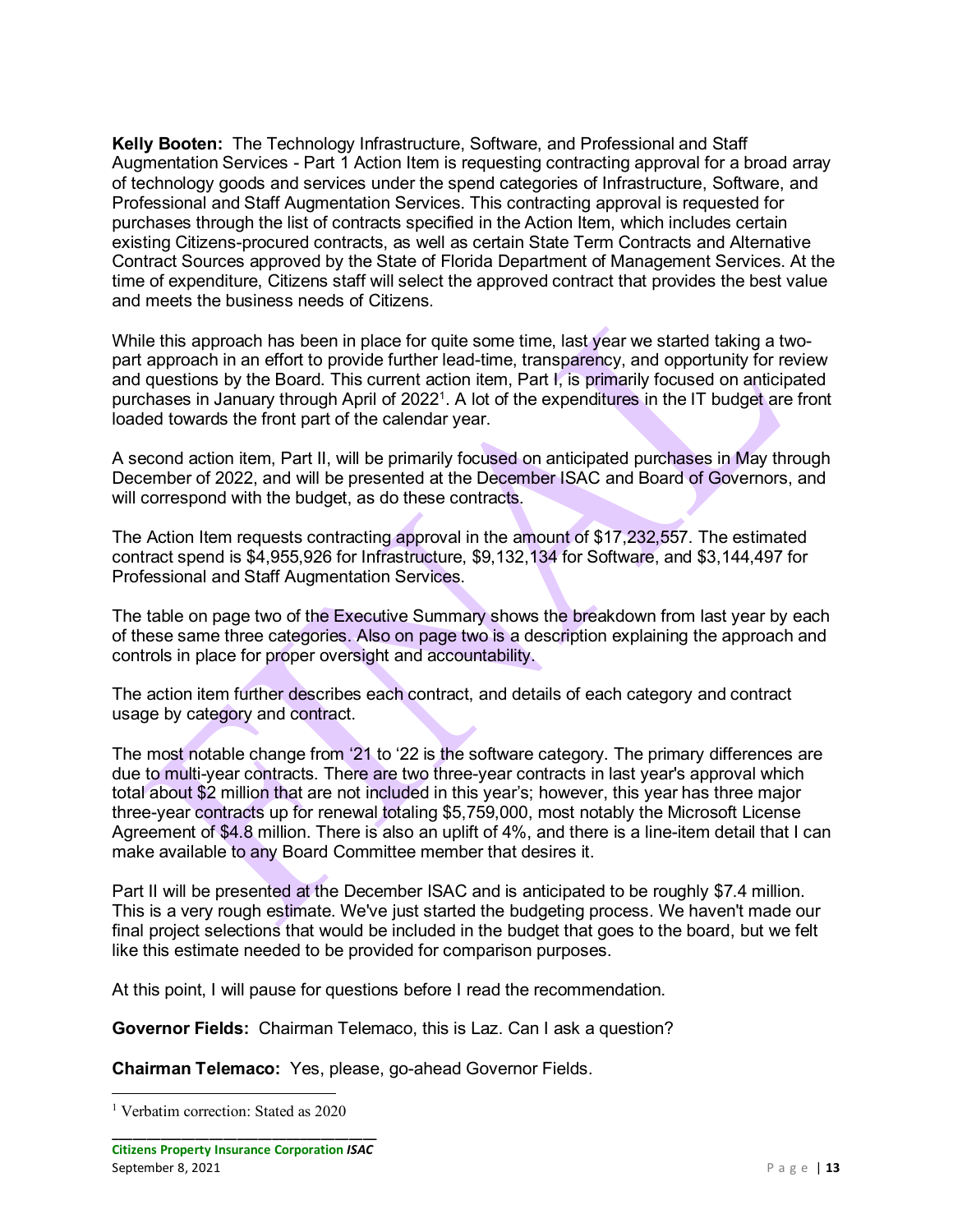**Governor Fields:** Kelly, so \$17.2 million is the request, and this is only for January to April. Could you help me understand what the second part of this might look like in terms of a figure? Is it going to be another \$17 million, or somewhere there abouts, or far less than that? And then the follow up question would be, I'm looking at the table on page two, could you just explain to me how this compares to prior years?

**Kelly Booten:** The \$17,232,000 is for contracts that renew in the January to April timeframe. There are some multi-year contracts included in those expenditures, and I listed the higher dollar ones. The number for last year is listed on that table on page two. The estimate for Part II is \$7.4 million. And this again, is a rough estimate because we're still working on our project selections for 2022, but it is less than the \$11 million, if that number holds, for Part II of last year.

Does that answer your question?

**Governor Fields:** I think that makes sense. So, if I understand what you're saying, Part II for this year is forecasted to be approximately a little less than \$4 million less than what it was last year on Part II. Is that right?

**Kelly Booten:** Correct.

**Governor Fields:** Okay. All right, thank you.

**Chairman Telemaco:** As a follow up to Governor Fields question, on the software expenses that have shot up for this particular Part I, I think you mentioned that it was due to multi-year contracts, \$2 million of which, I think, was with Microsoft. Does that mean that it's coming off of a multi-year, so last year that expense wasn't there, and then this year it's multi-year so it's like two or three times what it normally would be?

**Kelly Booten:** Correct. To get pricing, some of the contracts are two or three one-year contracts. Microsoft is a three-year contract, so the last two years that hasn't been included in this action item. This year we're up for the three-year renewal, and it's \$4.8 million.

**Chairman Telemaco:** Right. That would explain it.

**Kelly Booten:** Yeah, and it's hard to compare. We do our best to compare the prior year to this year, but there's so many ins and outs that you have to know, and projects change as well, and you can have a large project. So, for example, in this expenditure there are some services for Identity and Access Management. We anticipated having it fully loaded for this budget year but we won't be bringing this selection to the board until December so those costs will carry over into the next action item.

There is a lot of intricacy in this, but the reason we do it is because of the favorable pricing you can get off the State Term contracts. We do many quotes to get that pricing; we don't have to bring it back every board meeting for each of the individuals underneath it. We did take a stab at the anticipated expenses for each of the contracts listed, which is hard, as well, because you don't know which one's going to turn out to be the best one at that point in time. We did put those numbers together, and again, it's the Microsoft contract that's the highest. The GSA Schedule 70, we use that one quite a bit, as well.